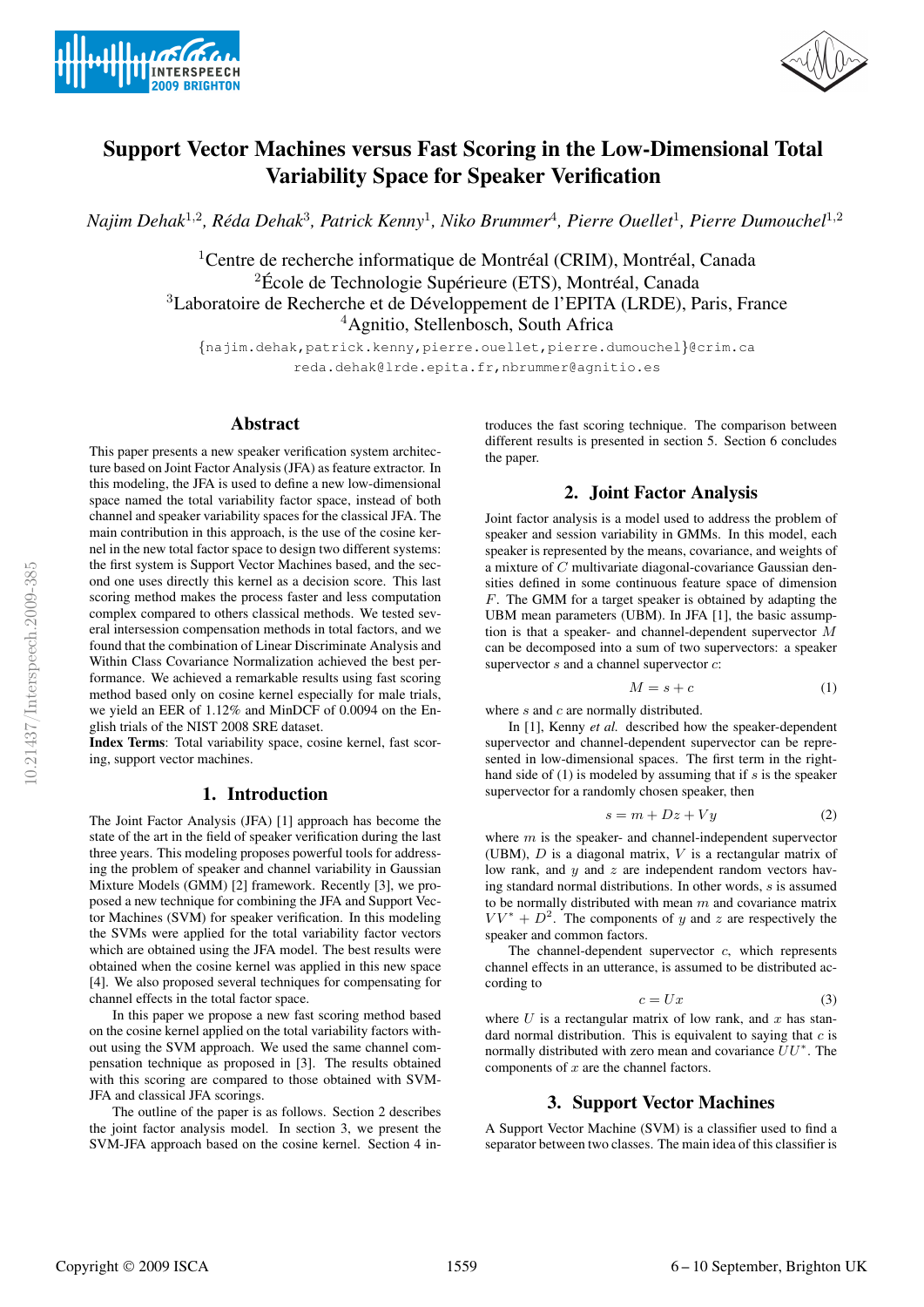to project the input vectors onto high-dimensional space called *feature space* in order to obtain linear separability. This projection is carried out using a mapping function. In practice, SVMs use kernel functions to perform the scalar product computation in the feature space. These functions allow us to compute the scalar product directly in the feature space without defining the mapping function.

#### 3.1. Total Variability

Classical joint factor analysis modeling based on speaker and channel factors consists in defining two distinct spaces: the speaker space defined by the eigenvoice matrix  $V$  and the channel space defined by the eigenchannel matrix  $U$ . The approach that we propose is based on defining only one space, instead of two separate spaces. This new space, which we refer to as the total variability space, simultaneously contains the speaker and channel variabilities. It is defined by the total variability matrix that contains the eigenvectors corresponding to the largest eignevalues of the total variability covariance matrix. In the new model, we make no distinction between speaker effects and channel effects in GMM supervector space [1]. Given an utterance, the new speaker- and channel- dependent GMM supervector  $M$  defined the equation 1 is rewritten as follows:

$$
M = m + Tw \tag{4}
$$

where  $m$  is the speaker- and channel-independent supervector (which can be taken to be the UBM supervector),  $T$  is a rectangular matrix of low rank and  $w$  is a random vector having standard normal distribution  $\mathcal{N}(0, I)$ . The components of the vector  $w$  are the total variability factors. In other words,  $M$  is assumed to be normally distributed with mean vector  $m$  and covariance matrix  $TT^*$ . The process of training the total variability matrix  $T$  is equivalent to learning the eigenvoice  $V$  matrix [1], except for one important difference: in eigenvoice training, all the recordings of a given speaker are considered to belong to the same person; however, in the case of the total variability matrix, a given speaker's entire set of utterances are regarded as having been produced by different speakers. The new model that we propose can be seen as a principal component analysis that allows us to project speech recording frames onto the total variability space. In this new speaker verification modeling the factor analysis plays the role of feature extraction. These new features are the total factor vectors.

#### 3.2. Cosine Kernel

In [4, 3], we found that the appropriate kernel between two total variability factors vectors  $w_1$  and  $w_2$  is the cosine kernel given by the following equation:

$$
k(w_1, w_2) = \frac{\langle w_1, w_2 \rangle}{\|w_1\| \|w_2\|} \tag{5}
$$

Note that the cosine kernel consists in normalizing the linear kernel by the norm of both total factor vectors. The power of the cosine kernel in total factor space can be explained by the fact that the channel effects carry out a dilatation of the total factor vectors which can not be compensated for with classical linear techniques.

#### 3.3. Intersession Compensation

In this new modeling based on total variability space, we propose carrying out channel compensation in the total factor space

rather than in the GMM supervector space, as is the case in classical JFA modeling. The advantage of applying channel compensation in the total factor space is the low dimension of these vectors, compared to GMM supervectors. We tested three channel compensation techniques in the total variability space for removing the nuisance effects. The first approach is Within Class Covariance Normalization (WCCN), which is already applied in the speaker factor space [4]. This technique used the inverse of the within class covariance matrix to normalize the cosine kernel. The second approach is Linear Discriminant Analysis (LDA). The motivation for using this technique is that, in the case where all utterances from a given speaker are assumed to represent one class, LDA attempts to define new spatial axes that minimize the intra-class variance caused by channel effects, and to maximize the variance between speakers. The third and last approach is the Nuisance Attribute Projection (NAP), presented in [5]. This technique proposed a channel space definition based on the eigenvectors of the within class covariance matrix. The total factor vectors are projected onto the orthogonal complementary channel space, which is the speaker space.

#### *3.3.1. Within Class Covariance Normalization*

Within class covariance normalization is presented in detail in [6] and is successfully applied in speaker factor space [4]. It consists in computing the within class covariance matrix in the total factor space using a set of background impostors. The computation of this matrix is given by:

$$
W = \frac{1}{S} \sum_{s=1}^{S} \frac{1}{n_s} \sum_{i=1}^{n_s} (w_i^s - \overline{w_s}) (w_i^s - \overline{w_s})^t
$$
 (6)

where  $\overline{w_s} = \frac{1}{n_s} \sum_{i=1}^{n_s} w_i^s$  is the mean of the speaker factor vectors of each speaker, S is the number of speakers and  $n_s$  is the number of utterances for each speaker s. We use the inverse of this matrix in order to normalize the direction of the total factor components, without removing any nuisance direction. The new cosine kernel is given by the following equation:

$$
k(w_1, w_2) \frac{w_1^t W^{-1} w_2}{\sqrt{w_1^t W^{-1} w_1} \sqrt{w_2^t W^{-1} w_2}} \tag{7}
$$

where  $w_1$  and  $w_2$  are two total variability factor vectors.

#### *3.3.2. Linear Discriminant Analysis*

Linear discriminant analysis is a technique for dimensionality reduction that is widely used in the field of pattern recognition. The idea behind this approach is to seek new orthogonal axes to better discriminate between different classes. The axes found must satisfy the requirement of maximizing between-class variance and minimizing within class variance. These axes can be defined using projection matrix A comprised of the best eigenvectors (those with largest eigenvalues) of the general eigenvalues equation:

$$
S_b v = \lambda S_w v \tag{8}
$$

where  $\lambda$  is the diagonal matrix of eigenvalues. The matrices  $S_b$ and  $S_w$  correspond respectively to the between class and within class covariance matrices. These are calculated as follows:

$$
S_b = \sum_{i=1}^{S} (w_i - \overline{w}) (w_i - \overline{w})^t
$$
 (9)

$$
S_w = \sum_{s=1}^{S} \frac{1}{n_s} \sum_{i=1}^{n_s} (w_i^s - \overline{w_s}) (w_i^s - \overline{w_s})^t \qquad (10)
$$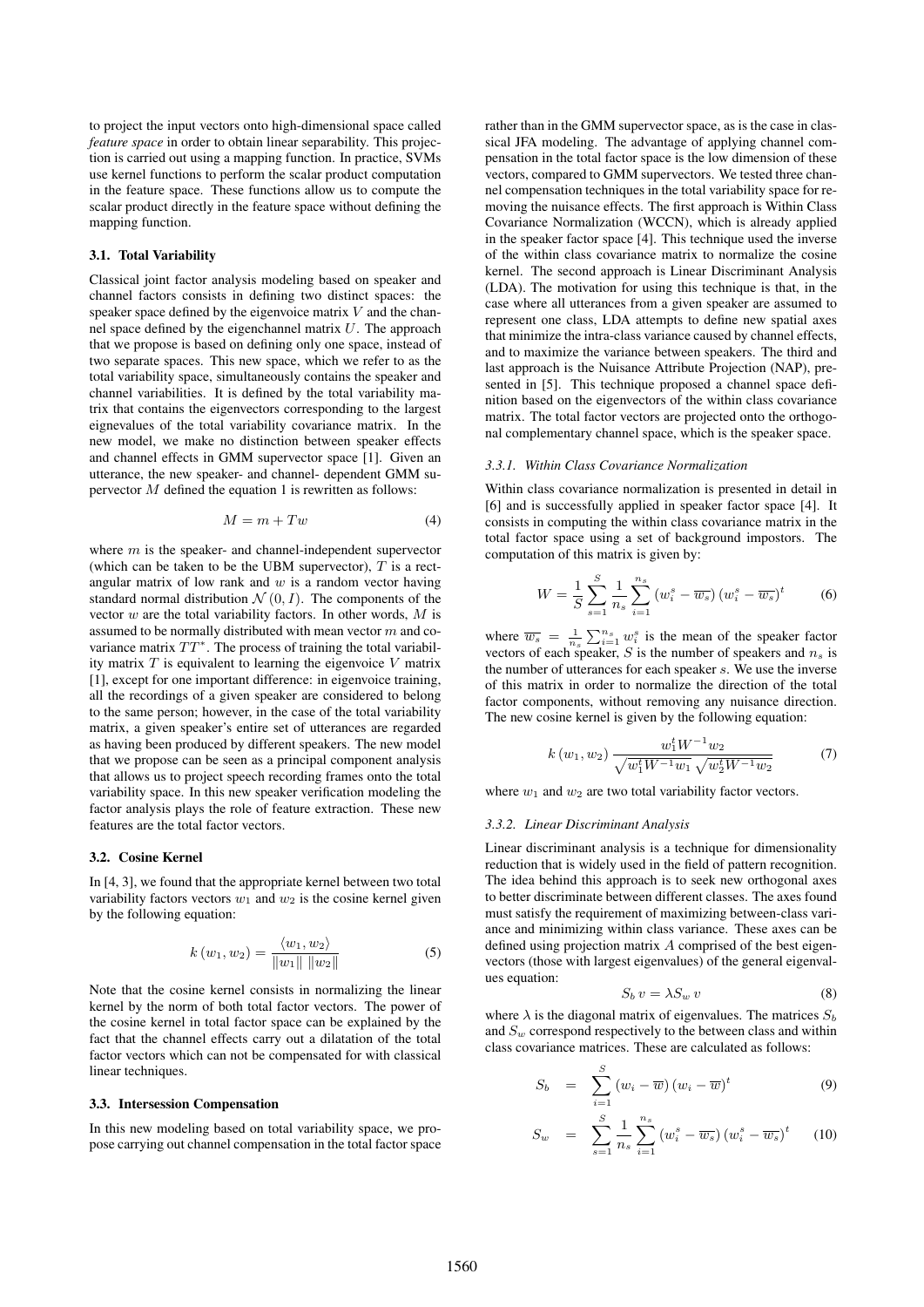where  $\overline{w_s} = \frac{1}{n_s} \sum_{i=1}^n n_s w_i^s$  is the mean of all total factor vectors for speaker s, S is the number of speakers and  $n_s$  is the number of utterances for speaker s. In the case of speaker factor vectors, the mean vector of all the speakers' population  $\overline{w}$  is equal to the null vector since, in JFA, the speaker factors have a standard normal distribution  $w \sim \mathcal{N}(0, I)$  with zero mean and identity covariance matrix. The total factor vectors are subjected to the projection matrix  $A$  obtained by LDA. The new cosine kernel between two total factor vectors  $w_1$  and  $w_2$  can be rewritten as:

$$
k(w_1, w_2) = \frac{(A^t w_1)^t (A^t w_2)}{\sqrt{(A^t w_1)^t (A^t w_1)} \sqrt{(A^t w_2)^t (A^t w_2)}}
$$
(11)

The motivation for using LDA is that it allows us to define a new projection matrix aimed at minimizing the intra-class variance and maximizing the variance between speakers, which is the key requirement in speaker verification.

#### *3.3.3. Nuisance attribute projection*

The nuisance attribute projection algorithm is presented in [5]. It is based on finding an appropriate projection matrix intended to remove the channel components. The projection matrix carries out an orthogonal projection in the channel's complementary space, which depends only on the speaker. The projection matrix is formulated as:

$$
P = I - vv^t \tag{12}
$$

where  $v$  is rectangular matrix of low rank whose columns are the  $k$  best eigenvectors of the same within class covariance matrix (or channel covariance) given in equation 6. These eigenvectors define the channel space. The cosine kernel based on the NAP matrix is given as follows:

$$
k(w_1, w_2) = \frac{(Pw_1)^t (Pw_2)}{\sqrt{(Pw_1)^t (Pw_1)} \sqrt{(Pw_2)^t (Pw_2)}}
$$
(13)

where  $w_1$  and  $w_2$  are two total variability factor vectors.

### 4. Fast scoring

In this section, based on the results obtained with SVM in the total variability space using the cosine kernel, we propose to directly use the value of the cosine kernel between the target speaker total factors  $w$ <sub>target</sub> and the test total factors  $w$ <sub>test</sub> as decision score:

score
$$
(w_{\text{target}}, w_{\text{test}})
$$
 =  $\frac{\langle w_{\text{target}}, w_{\text{test}} \rangle}{\|w_{\text{target}}\| \|w_{\text{test}}\|} \ge \theta$  (14)

The value of this kernel is then compared to the threshold  $\theta$  in order to take the final decision. The use of the cosine kernel as a decision score for speaker verification makes the process faster and less complex than other JFA scoring [7].

# 5. Experiments

#### 5.1. Experimental setup

Our experiments operate on cepstral features, extracted using a 25 ms Hamming window. 19 Mel Frequency Cepstral Coefficients together with log-energy were calculated every 10 ms. This 20-dimensional feature vector was subjected to feature warping [8] using a 3 s sliding window. Delta and doubledelta coefficients were then calculated using a 5-frame window to produce 60-dimensional feature vectors. We used genderdependent Universal Background Models (UBM) containing 2048 Gaussians. These UBMs were trained using LDC releases of Switchboard II, Phases 2 and 3; Switchboard Cellular, Parts 1 and 2; and NIST 2004-2005 speaker recognition evaluation data.

For classical JFA, we used two gender-dependent factor analysis models comprised by 300 speaker factors, 100 channel factors, and common factors. We used decoupled estimation of the eigenvoice matrix  $V$  and diagonal matrix  $D$  [1]. The eigenvoice matrix  $V$  was trained on all the UBM training data, except for the NIST 2004 SRE data. The D matrix was trained on 2004 SRE data. The decision scores obtained with factor analysis were normalized using zt-norm normalization. We used 300 t-norm models and around 1000 z-norm utterances for each gender. All these impostors were taken from the same dataset used for UBM training.

In our SVM-JFA system, we used exactly the same UBM as the classical JFA described above. The total variability matrix T was trained on LDC releases of Switchboard II, Phases 2 and 3; Switchboard Cellular, Parts 1 and 2; NIST 2004 and 2005 SRE; and Fisher English database Part 1 and 2. We used 400 total factor vectors. The within class covariance matrix was trained on NIST 2004 and 2005 SRE data. LDA and NAP projection matrices were trained on the same data as the total variability matrix trainaing except for the Fisher English database. We used around 250 t-norm impostor models taken from NIST 2005 SRE data and around 1200 impostor models taken from Switchboard II, Phases 2 and 3; Switchboard Cellular, Parts 1 and 2; and NIST 2004 SRE data in order to train the SVM.

The fast scoring is based on the same total variability matrix and total factor vectors as the previous SVM-JFA system. In this modeling, the scores are normalized using the zt-norm technique based on the same t-norm model impostors as in the SVM-JFA system. Data from the preceding training SVM impostors are used as z-norm utterances.

#### 5.2. Results

All our experiments were carried out on the telephone data for the core condition of the NIST 2008 SRE dataset. In the next sections, we compared the results obtained with SVM-JFA and fast scoring approaches with those obtained with classical JFA scoring based on integration over channel factors [1].

#### 5.3. SVM-JFA

We first start by comparing the results obtained with SVM-JFA and classical JFA scoring. Table 1 and 2 give comparison result between SVM-JFA and JFA scoring for both genders. In [3], we proved that both LDA and NAP techniques need to be combined with WCCN in order to obtain the best results. The new WCCN matrix is computed after projecting the total factors with LDA and NAP. We have also found that the best LDA dimension reduction is dim  $= 200$  and the best NAP corank is 150.

We conclude from both tables that the combination of LDA and WCCN definitively gave the best performance compared to other channel compensation techniques. Generally, the SVM-JFA achieves better results than the full configuration for joint factor analysis (with speaker and common factors), especially in male trials. We obtain 1.23% absolute improvement in EER on